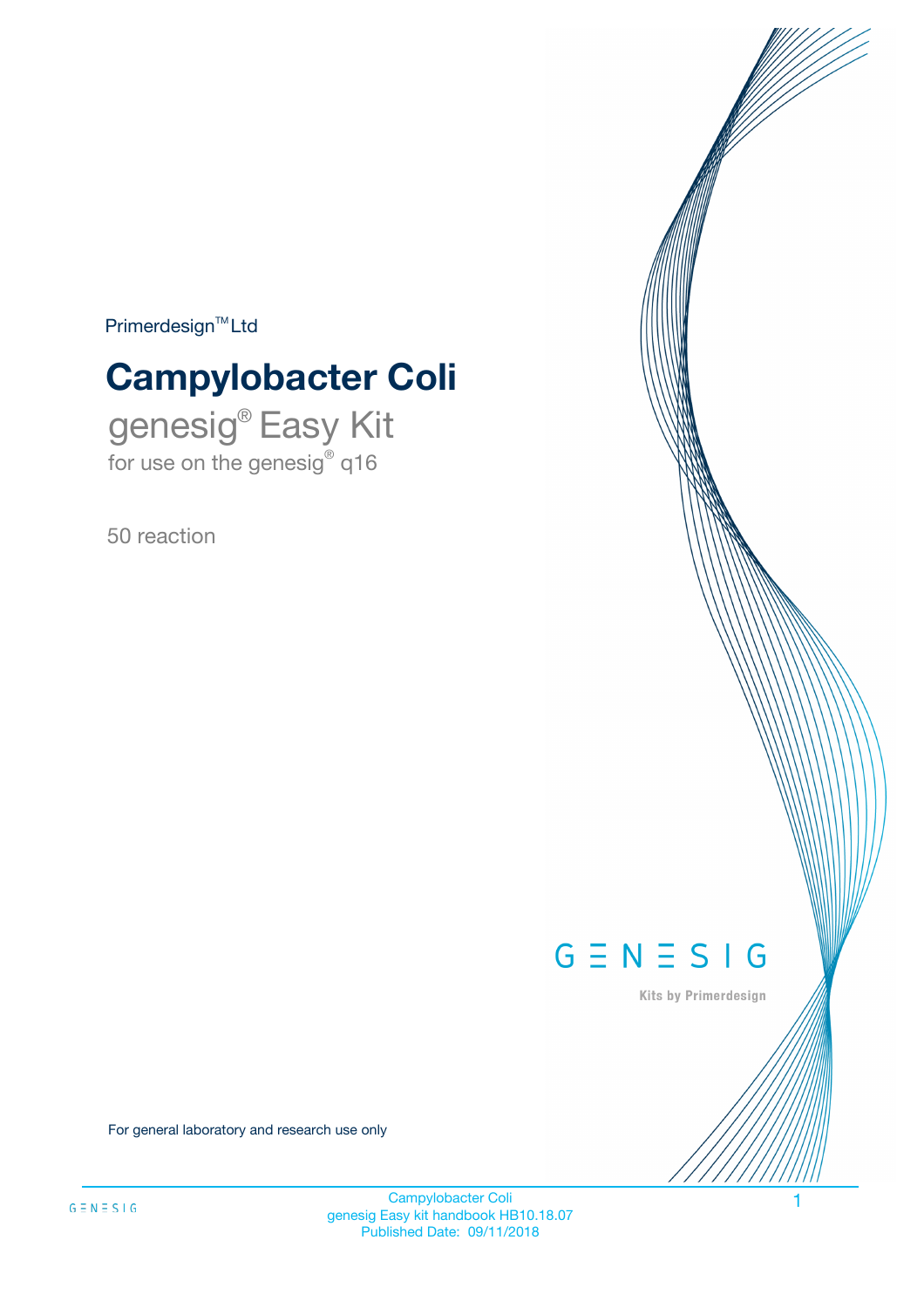# genesig® Easy: at a glance guide

#### **For each DNA test**

| Component              | <b>Volume</b>   | Lab-in-a-box pipette |  |
|------------------------|-----------------|----------------------|--|
| C.coli reaction mix    | 10 µl           |                      |  |
| <b>Your DNA sample</b> | 10 <sub>µ</sub> |                      |  |

#### **For each positive control**

| Component                 | Volume          | Lab-in-a-box pipette |  |
|---------------------------|-----------------|----------------------|--|
| C.coli reaction mix       | 10 <sub>µ</sub> |                      |  |
| Positive control template | 10 <sub>µ</sub> |                      |  |

#### **For each negative control**

| Component           | Volume          | Lab-in-a-box pipette |  |
|---------------------|-----------------|----------------------|--|
| C.coli reaction mix | 10 <sub>µ</sub> |                      |  |
| <b>Water</b>        | 10 <sub>µ</sub> |                      |  |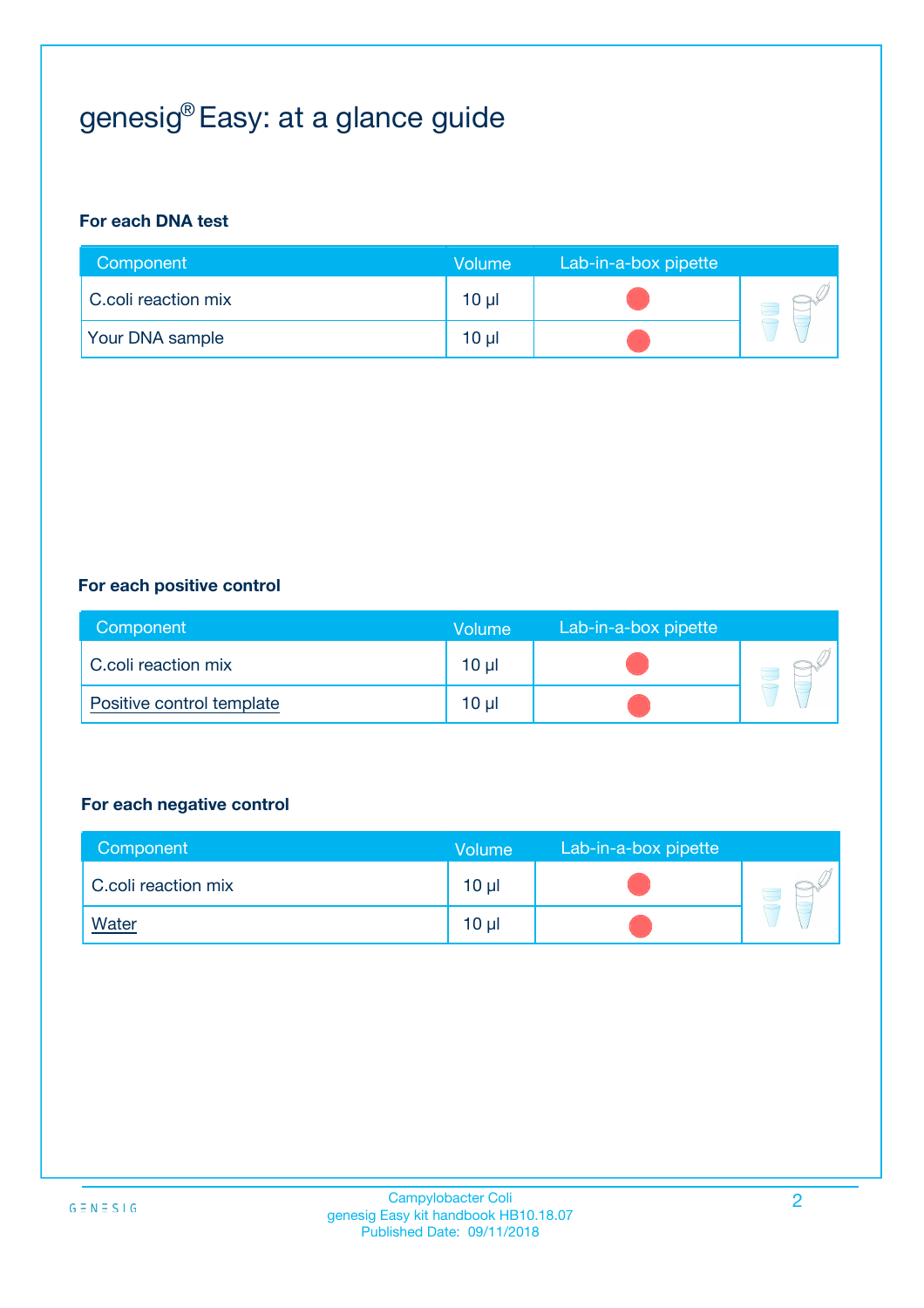# Kit Contents



## Reagents and equipment to be supplied by the user

#### **genesig® q16 instrument**

#### **genesig® Easy Extraction Kit**

This kit is designed to work well with all processes that yield high quality RNA and DNA but the genesig Easy extraction method is recommended for ease of use.

#### **genesig® Lab-In-A-Box**

The genesig Lab-In-A-Box contains all of the pipettes, tips and racks that you will need to use a genesig Easy kit. Alternatively if you already have these components and equipment these can be used instead.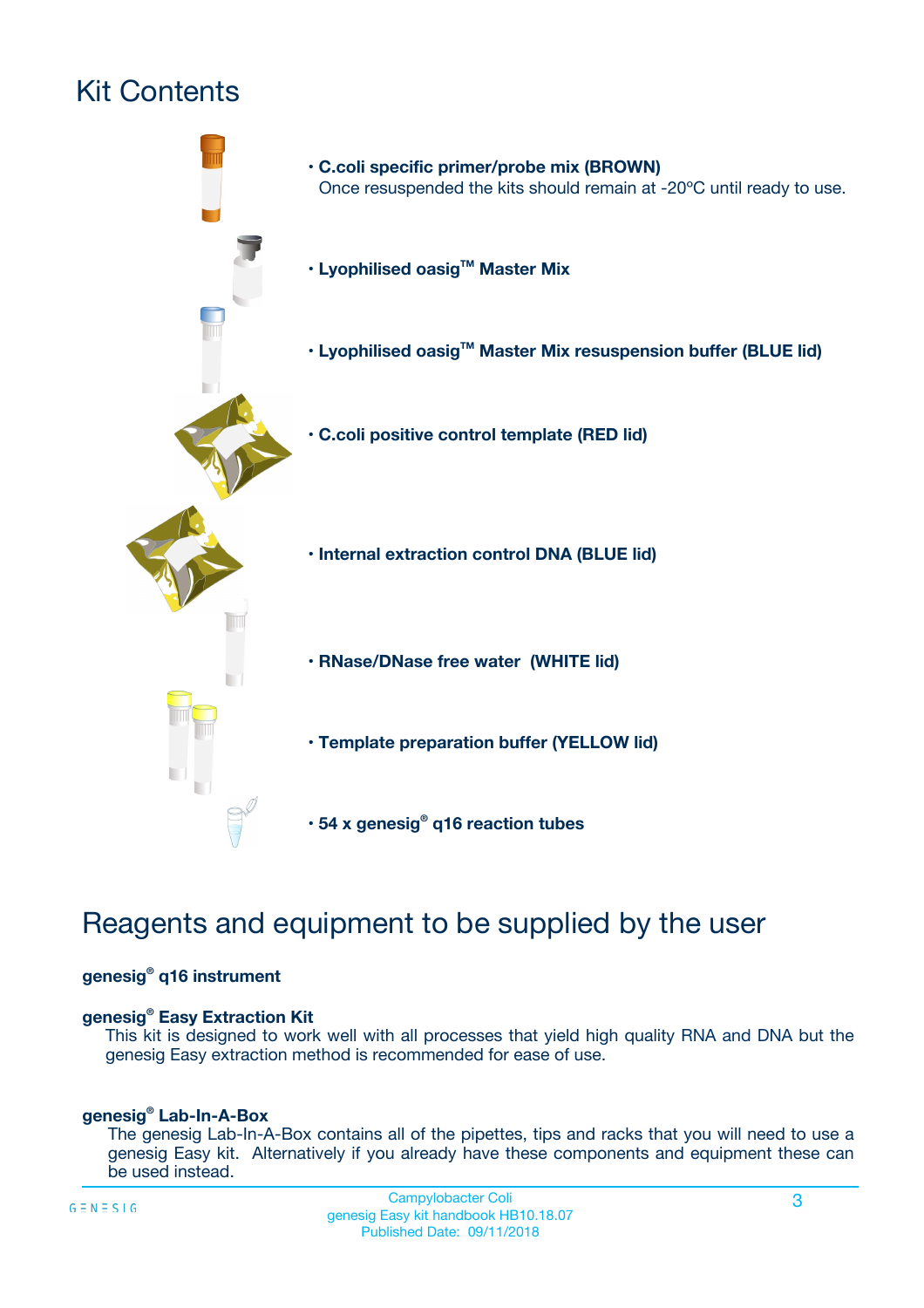## Step-by-step guide

## 1. Create your reaction mix



Use the blue pipette to transfer 500µl**\*** of the oasig Master Mix resuspension buffer into the tube of lyophilised oasig Master Mix and mix well by gently swirling. Then transfer all of that master mix into the brown tube labelled C.coli primers/probe.

**\***Transfering 525µl of the oasig Master Mix resuspension buffer to your oasig Master Mix (instead of the 500µl recommended above) will enable you to take full advantage of the 50 reactions by accounting for volume losses during pipetting. In order to do so with the genesig Easy fixed volume pipettes use 1x blue, 2x red and 1x grey pipettes to make the total volume. Please be assured that this will not adversely affect the efficiency of the test.

Cap and shake tube to mix. A thorough shake is essential to ensure that all components are resuspended. **Failure to mix well can produce poor kit performance.**

Leave to stand for 5 minutes. Now your reaction mix is ready to use.

Store the reaction mix in the freezer from hereon.

#### Top tip

- Ensure that the reaction mix is mixed thoroughly before each use by shaking.
- **•** Once resuspended do not expose genesig Easy kit to temperatures above -20°C for longer than 30 minutes at a time.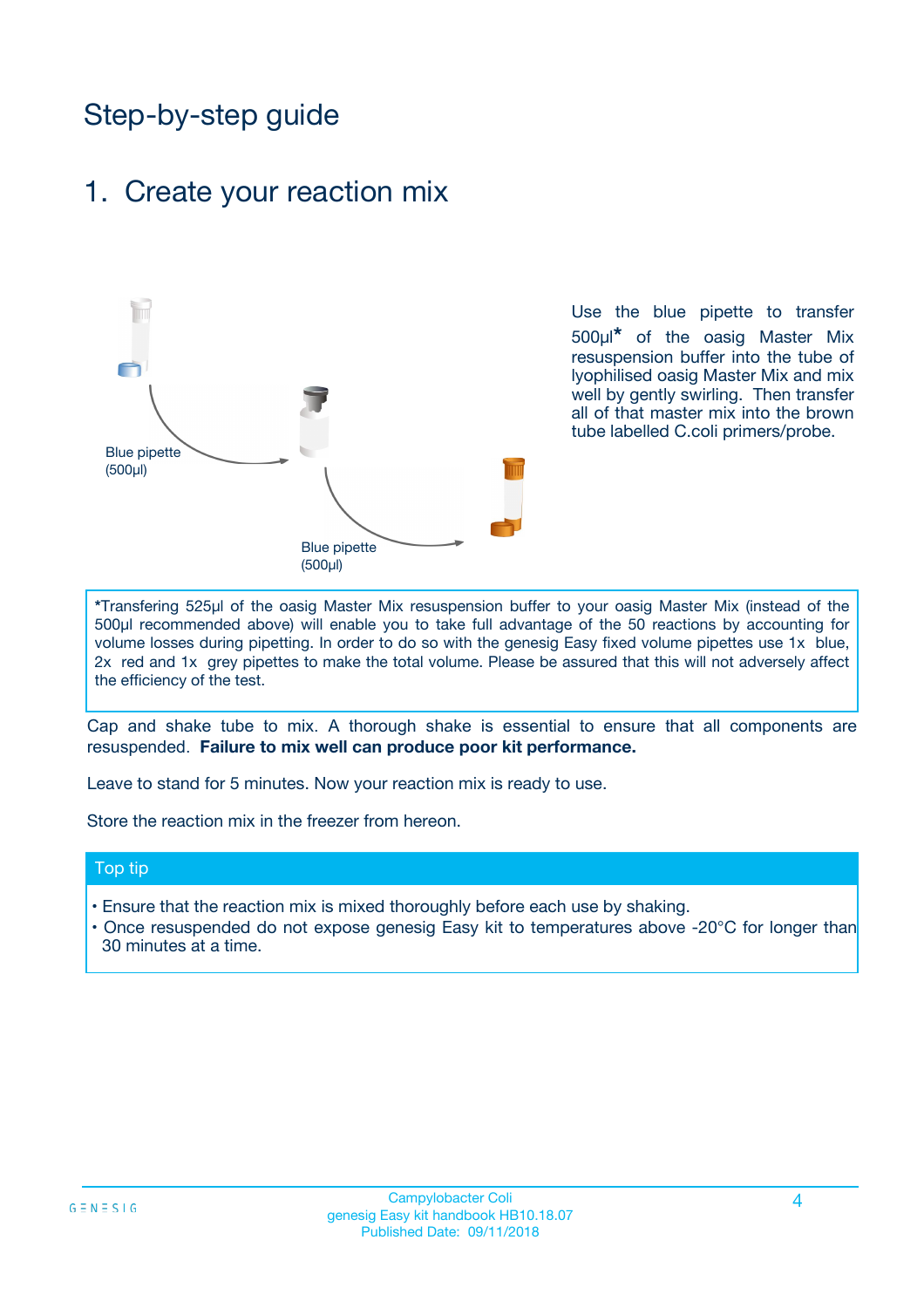# 2. Internal extraction control



Use the blue pipette to transfer 1000µl (2 x 500µl) of template preparation buffer into the Internal Extraction Control DNA tube. Cap and shake tube to mix.

Your kit contains Internal Extraction Control DNA. This is added to your biological sample at the beginning of the DNA extraction process. It is extracted along with the DNA from your target of interest. The q16 will detect the presence of this Internal Extraction Control DNA at the same time as your target. This is the ideal way to show that your DNA extraction process has been **successful.** 

#### **If you are using an alternative extraction kit:**

Use the red pipette to transfer 10µl of Internal Extraction Control DNA to your sample **after** the lysis buffer has been added then follow the rest of the extraction protocol.

#### **If you are using samples that have already been extracted:**

Use the grey pipette to transfer 5µl of Internal Extraction Control DNA to your extracted sample.

## 3. Add reaction mix to all reaction tubes



For every reaction to be run, use the red pipette to add 10µl of your C.coli reaction mix to every tube.

#### Top tip

- Always pipette the reaction mix directly into the bottom of the tube.
- You can label the tube lids to aid your reaction setup but avoid labelling tube sides.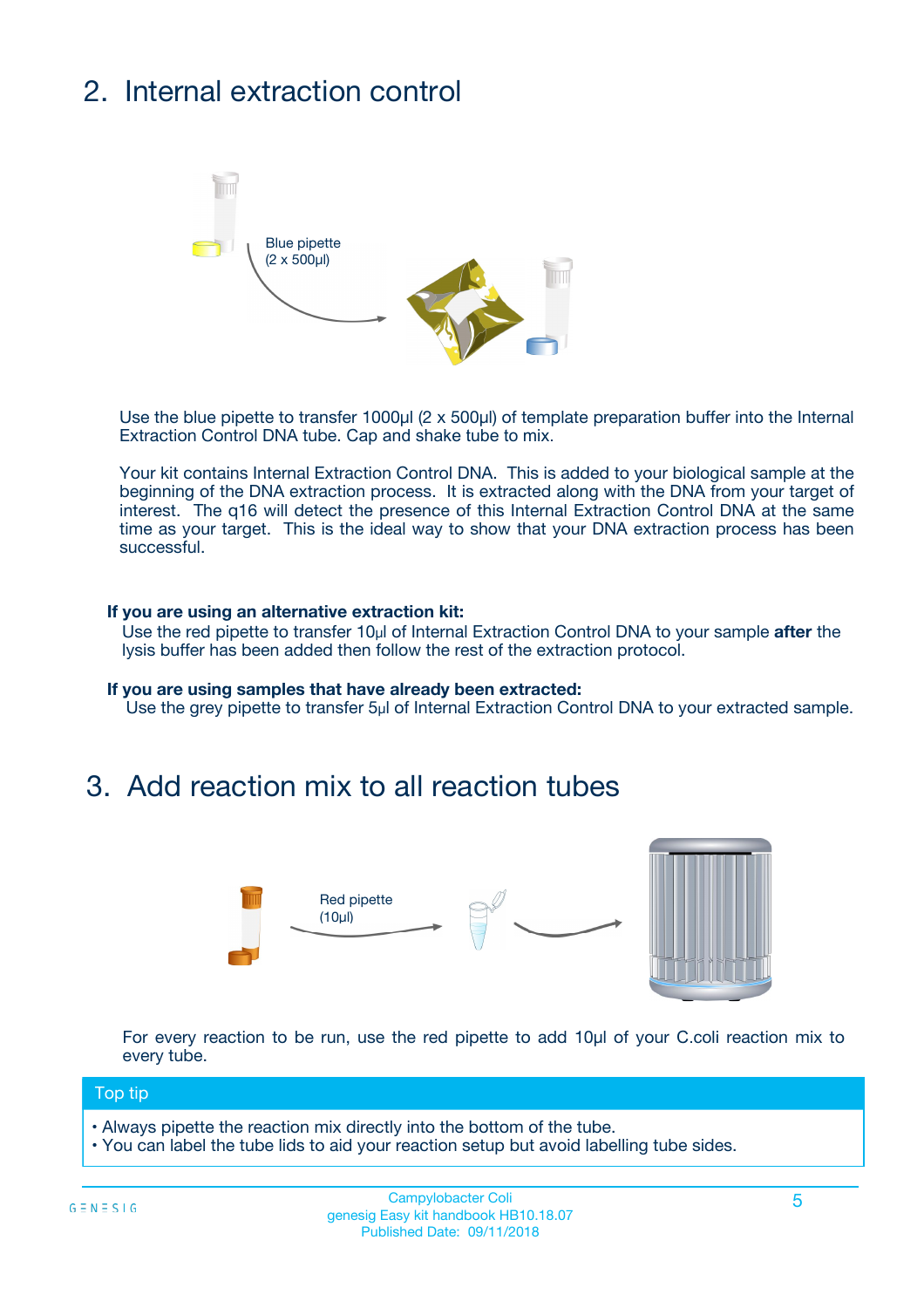## 4. Negative control



For each test you will require a negative control. Instead of DNA, water is used. This sample should typically prove negative thus proving that all of your positive samples really are positive.

To create a negative control reaction simply use the red pipette to add 10µl of the water to the required reaction tubes. Close these tubes after adding the water.

Because some genesig kit targets are common in the environment you may occasionally see a "late" signal in the negative control. The q16 software will take this into account accordingly.

#### Top tip

**•** Always add the water to the side of the tube to reduce the introduction of bubbles.

### 5. Set up a test



For each sample you wish to analyse, use the red pipette to add 10µl of your DNA sample to the required reaction tubes. Close these tubes after adding the sample. Always change pipette tips between samples.

#### Top tip

**•** Always add the DNA sample to the side of the tube to reduce the introduction of bubbles.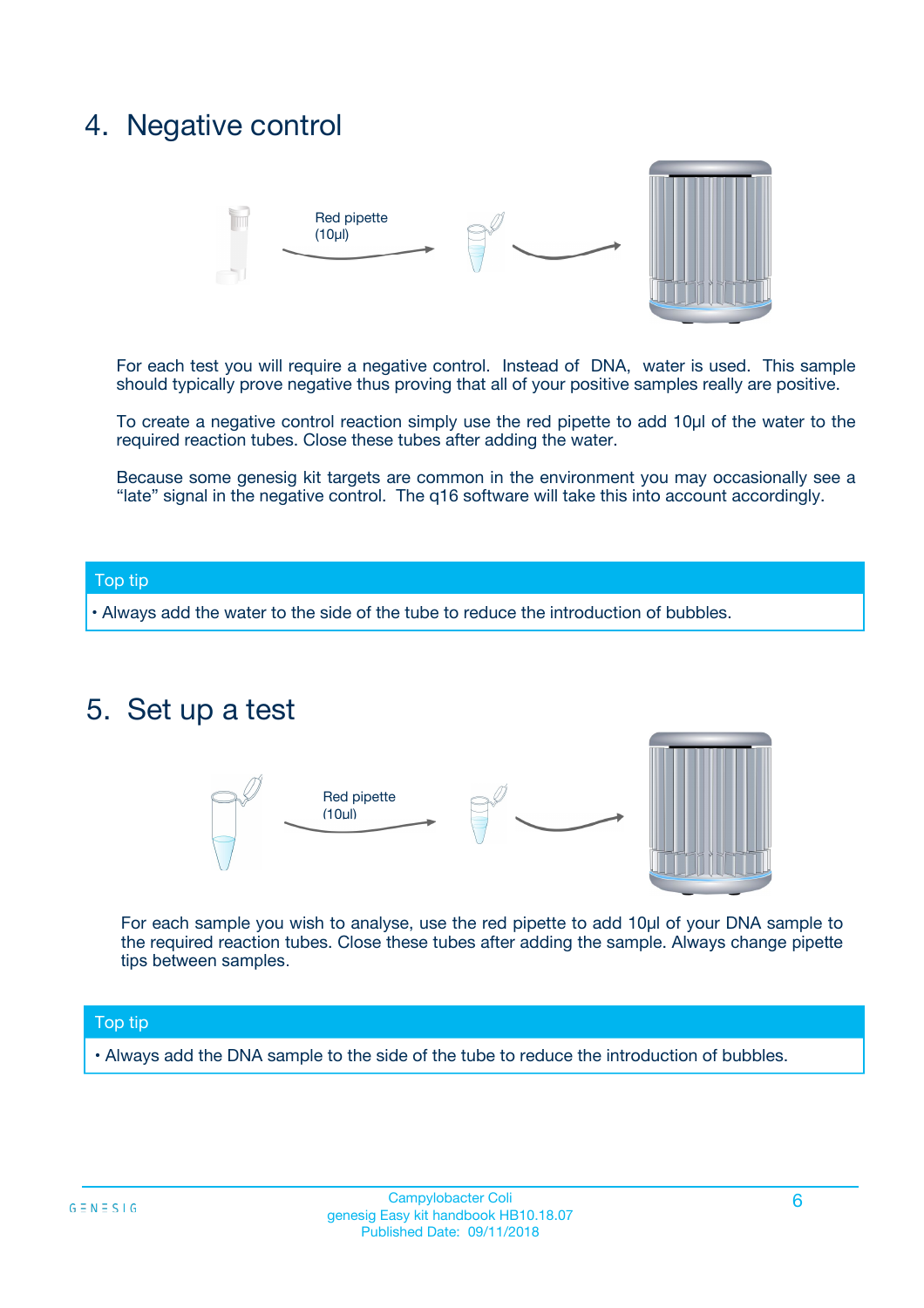## 6. Positive control



Use the blue pipette to transfer 1000µl (2 x 500µl) of template preparation buffer into the positive control template tube. Cap and shake tube to mix.

Each time you run a test you will require a positive control. This is a small portion of DNA from your target of interest. It serves two purposes:

1. It will always test positive so it shows that everything is working as it should be.

2. The q16 software knows how much DNA is present in the positive control. So it can automatically compare your sample of interest with the positive control to calculate the amount of target DNA in your sample.

To create a positive control reaction, simply use 10µl of the positive control instead of your DNA sample.



Take great care when setting up your positive control. The positive control template has the potential to give you a false positive signal in your other samples. Set positive controls up last after all other sample tubes are closed. Always change pipette tips between samples. You may even choose to set up positive controls in a separate room.

#### Top tip

**•** Always add the positive control to the side of the tube to reduce the introduction of bubbles.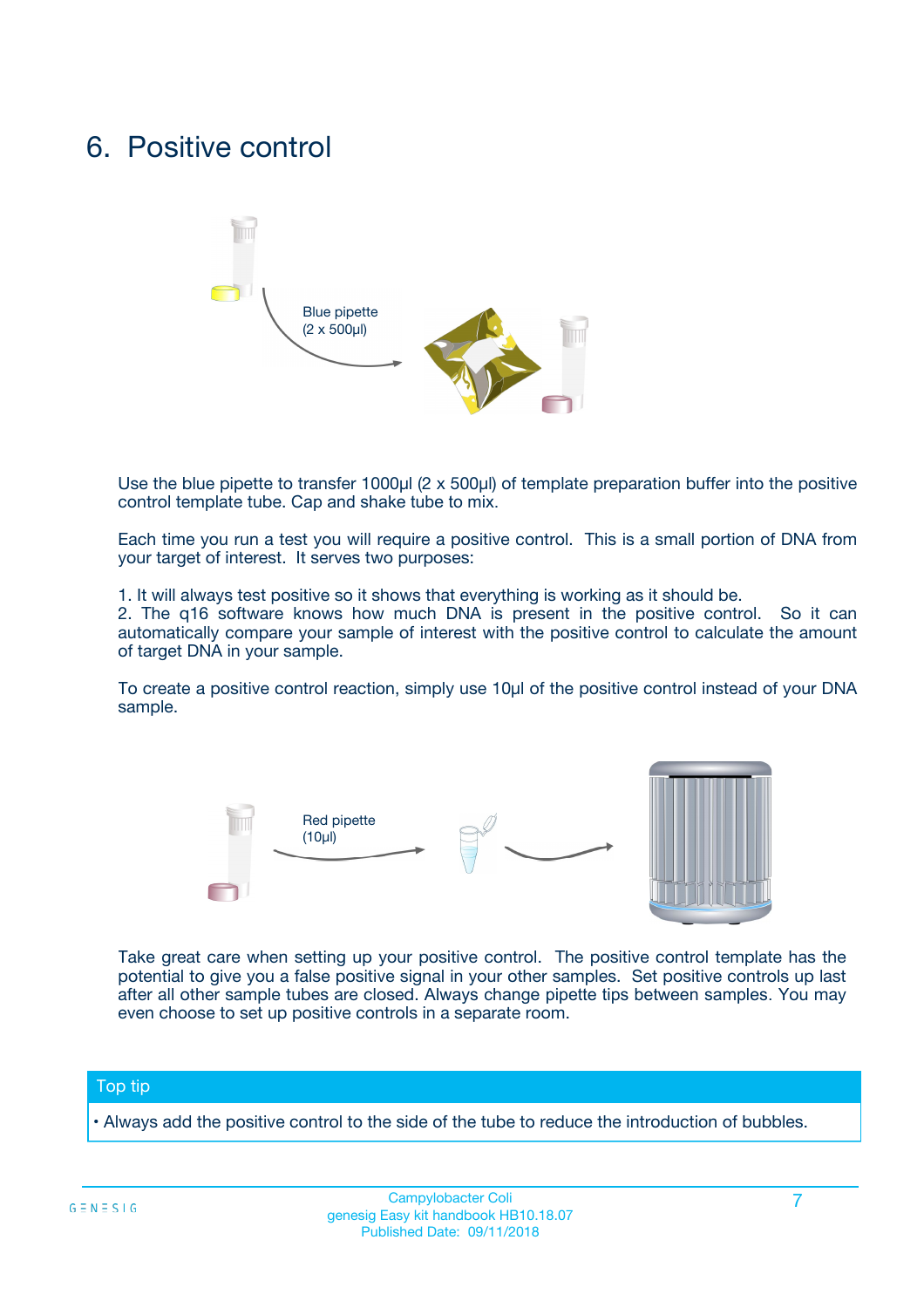# 7. Running the test

Place the tubes into the correct positions in your q16 as defined by the software, this may include positioning of empty tubes to ensure that the q16 lid is balanced. The run can then be started.

| genesig q16 PCR software - 1.2                                               |                                     | $\Box$                                                                                  |
|------------------------------------------------------------------------------|-------------------------------------|-----------------------------------------------------------------------------------------|
| Unsaved (New Experiment 2<br>$\vert \cdot \vert$<br><b>Open Experiments:</b> | <b>D</b> Open<br>Save<br>$\Box$ New | Save As<br><b>C</b> Close<br>$G \equiv N \equiv S \mid G$<br><b>&amp; Configuration</b> |
| Setup<br><b>Results</b><br><b>Stages:</b>                                    |                                     |                                                                                         |
| <b>Notes</b>                                                                 | Samples                             | <b>Tests</b>                                                                            |
| <b>Name and Details</b>                                                      | Color<br>Name                       | Note<br>Color<br>Note<br>Name                                                           |
| New Experiment 2017-10-26 11:06                                              | Sample 1                            | 条<br>علي<br>Test 1                                                                      |
| Kit type: genesig® Easy Target Detection kit                                 | Sample 2                            |                                                                                         |
| Instrument Id.:                                                              | Sample 3                            | $\qquad \qquad \blacksquare$<br>$\qquad \qquad \blacksquare$                            |
| Run Completion Time:                                                         | Sample 4                            |                                                                                         |
| <b>Notes</b>                                                                 | Sample 5<br>A<br>v                  | $\triangle$<br>4<br>$\oplus$<br>₩                                                       |
| <b>Well Contents</b>                                                         |                                     | <b>Run</b>                                                                              |
| Pos.<br>Test                                                                 | Sample                              | <b>Run Status</b>                                                                       |
| Test 1<br>-1                                                                 | <b>Negative Control</b>             | $\blacktriangle$                                                                        |
| $\overline{2}$<br>Test 1                                                     | <b>Positive Control</b>             |                                                                                         |
| $\overline{\mathbf{3}}$<br>Test 1                                            | Sample 1                            | Show full log                                                                           |
| Test 1<br>$\overline{4}$                                                     | Sample 2                            |                                                                                         |
| 5<br>Test 1                                                                  | Sample 3                            | <b>Run Control</b>                                                                      |
| 6<br>Test 1                                                                  | Sample 4                            |                                                                                         |
| $\overline{7}$<br>Test 1                                                     | Sample 5                            |                                                                                         |
| 8                                                                            |                                     | $\triangleright$ Start Run<br>Abort Run                                                 |
| <b>JOD FURTY TUDE TO BUILDED IN</b>                                          |                                     | $\overline{\mathbf{v}}$                                                                 |

#### Top tip

- Before loading tubes into the q16, check for bubbles! Flick the bottom of the tubes to remove any bubbles that may have formed during the test setup.
- Apply centrifugal force with a sharp wrist action to ensure all solution is at the bottom of the reaction tube.
- When repeating a test you can use a previous file as a template by clicking 'open' then selecting File name > Files of Type > Experiment file as template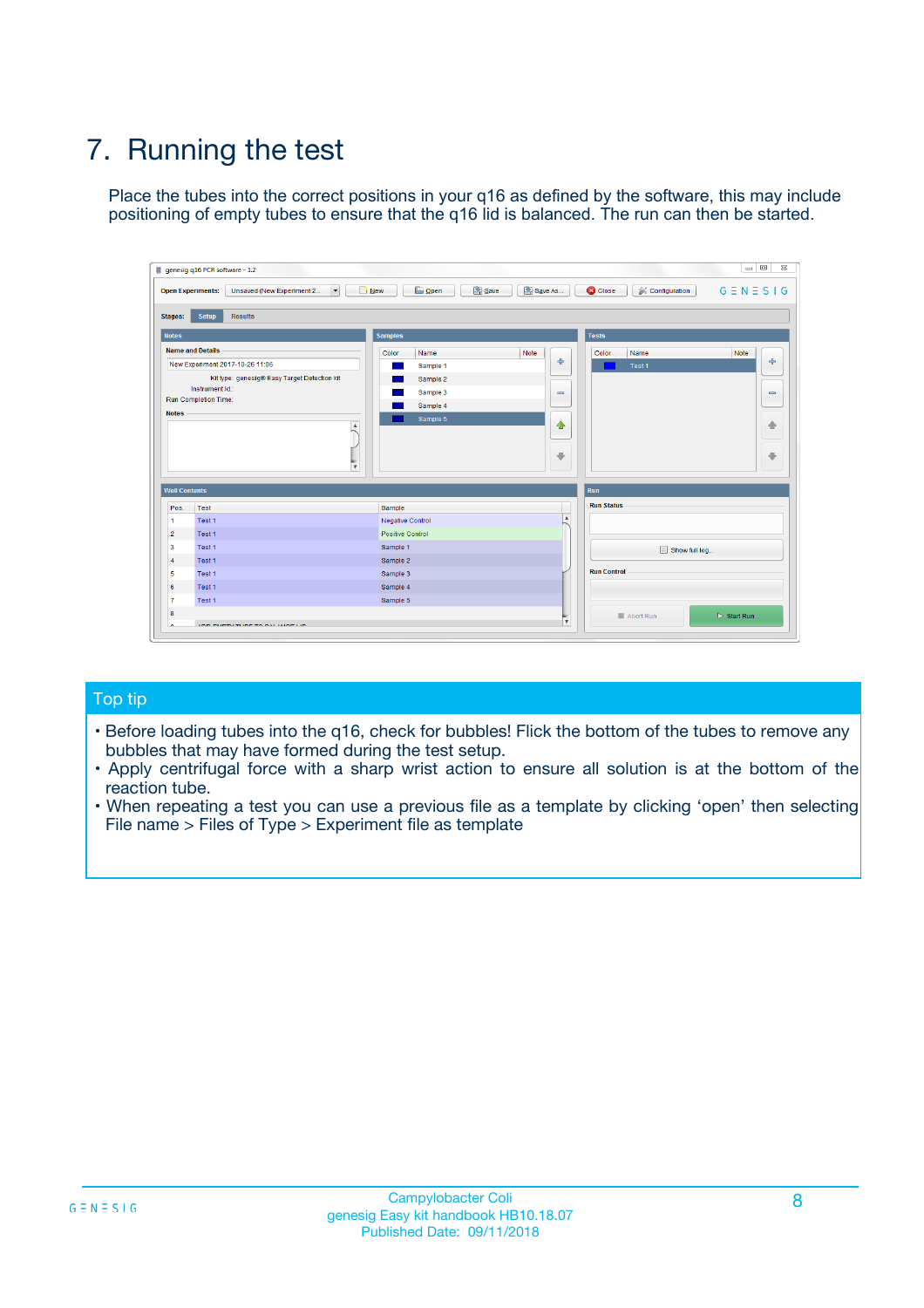## What do my results mean?

Analysis of your data is carried out automatically by the genesig q16. The following information is designed to help you fully understand a result or to troubleshoot:

### "Positive"

#### **Explanation**

Your sample has produced a positive result. Your target of interest is present and you can use the reported quantity.

"Negative"

#### **Explanation**

Your sample has produced a negative result. The target is not present in your sample.

### "Test contaminated"

#### **Explanation**

The Negative Control should be completely free of any DNA. If you see this error message it means that at some point during the setup, the Negative Control has been contaminated with DNA and has given a positive signal. This contamination has invalidated the test. The Positive Control and your test samples are both possible sources of contaminating DNA. The genesig q16 reaction tubes from previous runs will also contain very high amounts of DNA so it is important that these are carefully disposed of after the run is completed and NEVER OPENED. It may be the case that your kits have become contaminated which will lead to the same problem occurring repeatedly.

#### **Solutions**

1. Clean your working area using a commercial DNA remover solution to ensure the area is DNA free at the start of your run and re-run the test

2. If the problem persists then the kit has become contaminated and it will have to be discarded and replaced with a new kit. When you open the new kit, run a simple test to show that changing the kit has solved the problem. Prepare a test which includes only the Positive Control, the Negative Control and one 'mock sample'. For the 'mock sample' add water instead of any sample DNA. The result for the Negative Control and the mock sample should be negative indicating that contamination is no longer present.

#### **Preventive action**

An ideal lab set-up has a 'Clean area' where the test reagents are prepared and a 'sample area' where DNA samples and the Positive Control template are handled. The best workflow involves setting up all the test components (excluding the positive control template) in the clean area and then moving the tests to the sample area for sample and Positive Control addition. If this method is followed then the kit components are always kept away from possible sources of contamination. For extra security the Negative Control can be completely prepared and sealed in the clean area. All work areas should be decontaminated regularly with DNA remover.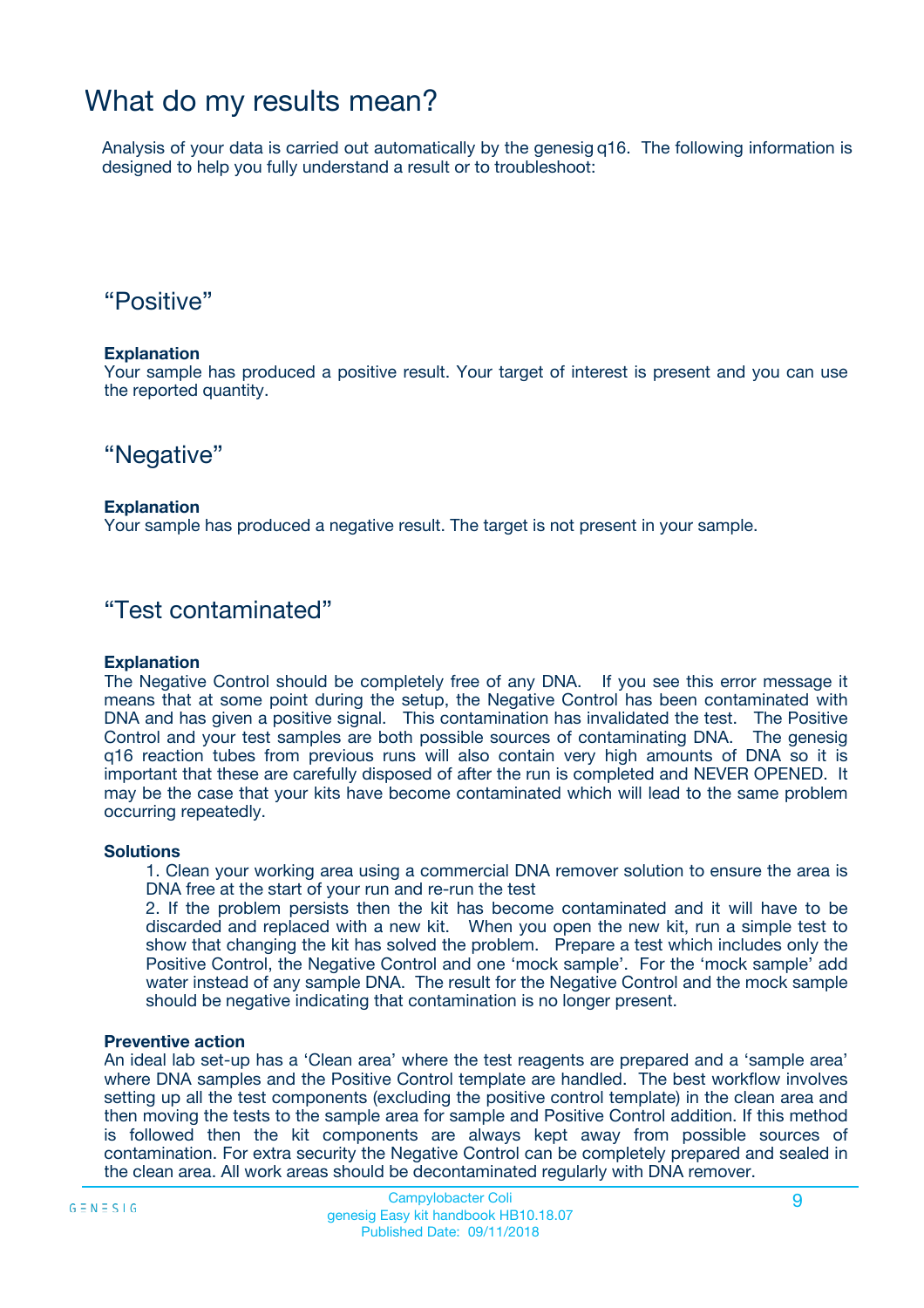### "Sample preparation failed"

#### **Explanation**

The test has failed because the quality of the sample was not high enough. The Internal Extraction Control component identifies whether the sample has been prepared correctly and is of suitable quality. This error message means that this quality control test has failed and the sample quality is not high enough for analysis.

#### **Solutions**

1. Check the sample preparation protocol for any user errors then repeat.

2. Poor quality samples can result from overloading the sample preparation protocol with too much starting material. Try reducing the amount of starting material then repeat.

3. Failing to add the Internal extraction Control DNA to your sample during the sample preparation protocol can also lead to a reported result of "sample preparation failed". Ensure that this step has not been overlooked or forgotten. If your samples are derived from an archive store or from a process separate from your genesig Easy extraction kit; you must add 5µl of Internal Extraction Control DNA into each 0.5ml of your sample to make it suitable for use on the q16.

### "Positive result, poor quality sample"

#### **Explanation**

The test is positive so if you are only interested in obtaining a 'present or absent' answer for your sample then your result is reliable. However, the test contains an Internal Extraction Control component that identifies if the sample is of high quality. This quality control test has failed and the sample is not therefore of high enough quality to accurately calculate the exact copy number of DNA present. If you require quantitative information for your sample then proceed with the solutions below.

#### **Solution**

For appropriate solutions, read the "Sample preparation failed" section of this handbook.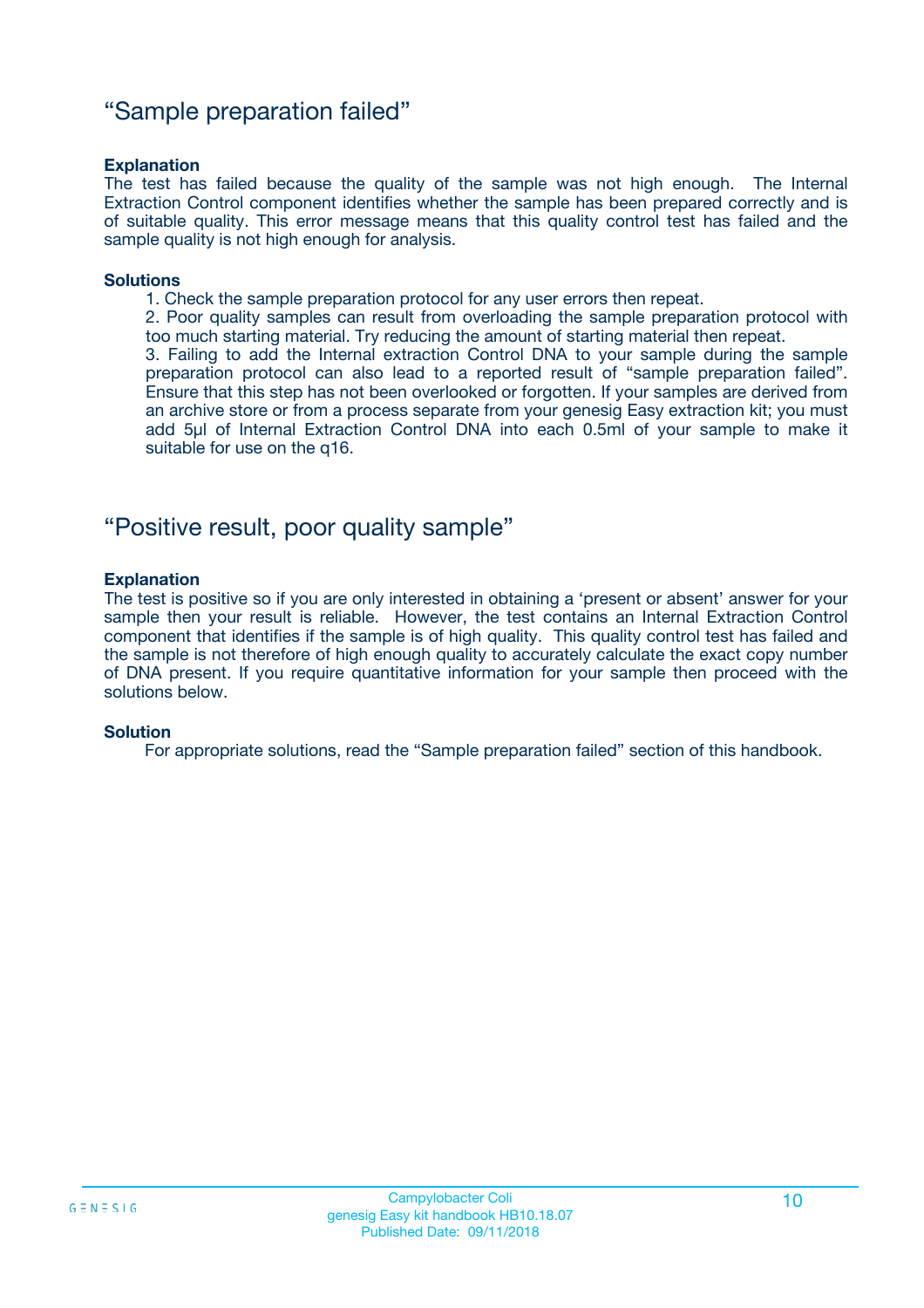### "Test failed"

#### **Explanation**

The test has failed because the Positive Control has not worked. The Positive Control is present to show that all aspects of the test are working correctly together. When this control test fails, the test as a whole is invalidated. This finding indicates that a problem has occurred in the reaction set-up part of the experiment and has nothing to do with sample preparation.

#### **Solutions**

- 1. Check the entire workflow and test set-up to look for any user errors, then repeat the test e.g. have the right colour pipettes and solutions been used with the correct tubes?
- 2. Ensure the positive and negative controls are inserted into the correct wells of your q16.

3. A component of the test may have 'gone off' due to handing errors, incorrect storage or exceeding the shelf life. When you open a new kit, run a simple test to show that changing the kit has solved the problem. Prepare a test which includes only the Positive Control, the Negative Control and one 'mock sample'. For the 'mock sample' add internal control template instead of any sample DNA. If the Positive Control works, the mock sample will now be called as a negative result.

### "Test failed and is contaminated"

#### **Explanation**

The Positive Control is indicating test failure, and the Negative Control is indicating test contamination. Please read the "Test Failed" and "Test contamination" sections of this technical support handbook for a further explanation.

#### **Solution**

For appropriate solutions, read both the "Test failed" and "Test contaminated" sections of this handbook.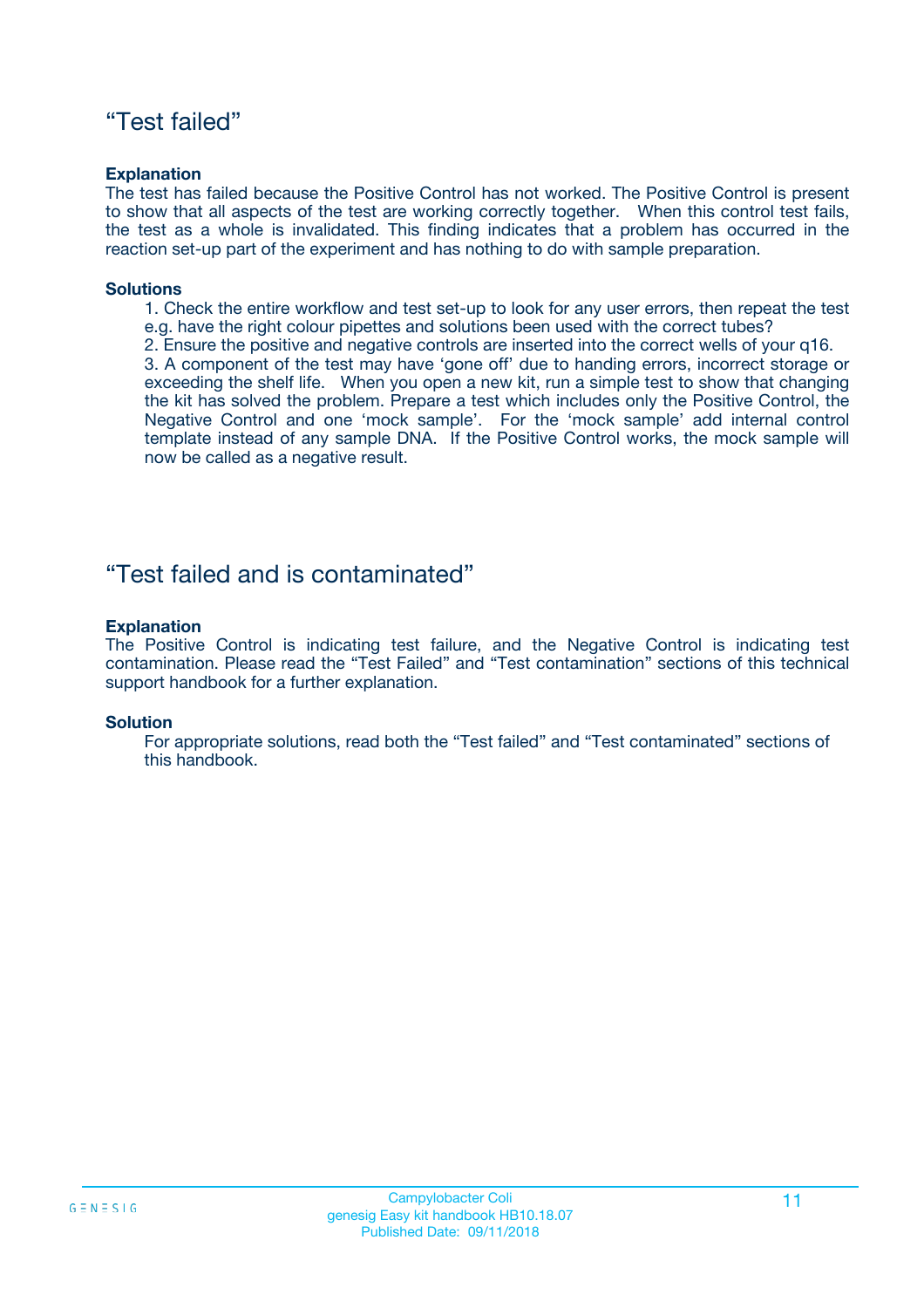## Campylobacter Coli

The genus Campylobacter are Gram-negative, spiral, microaerophilic bacteria. Motile, with either uni- or bi-polar flagella, the organisms have a somewhat curved, rod-like appearance, and are oxidase-positive. Campylobacter jejuni is now recognised as one of the main causes of bacterial foodborne disease in many developed countries. At least a dozen species of Campylobacter have been implicated in human disease, with C. jejuni and C. coli the most common.

Campylobacteriosis is an infection by campylobacter. The common routes of transmission are fecal-oral, person-to-person sexual contact, ingestion of contaminated food or water. It produces an inflammatory, sometimes bloody, diarrhea, periodontitis or dysentery syndrome, mostly including cramps, fever and pain. The infection is usually self-limiting and in most cases, symptomatic treatment by reposition of liquid and electrolyte replacement is enough in human infections. The use of antibiotics, on the other hand, is controversial.

This is most commonly caused by C. jejuni, a spiral and comma shaped bacterium normally found in cattle, swine, and birds, where it is non-pathogenic. But the illness can also be caused by C. coli (also found in cattle, swine, and birds)

One cause of the effects of campylobacteriosis is tissue injury in the gut. The sites of tissue injury include the jejunum, the ileum, and the colon. C jejuni appears to achieve this by invading and destroying epithelial cells.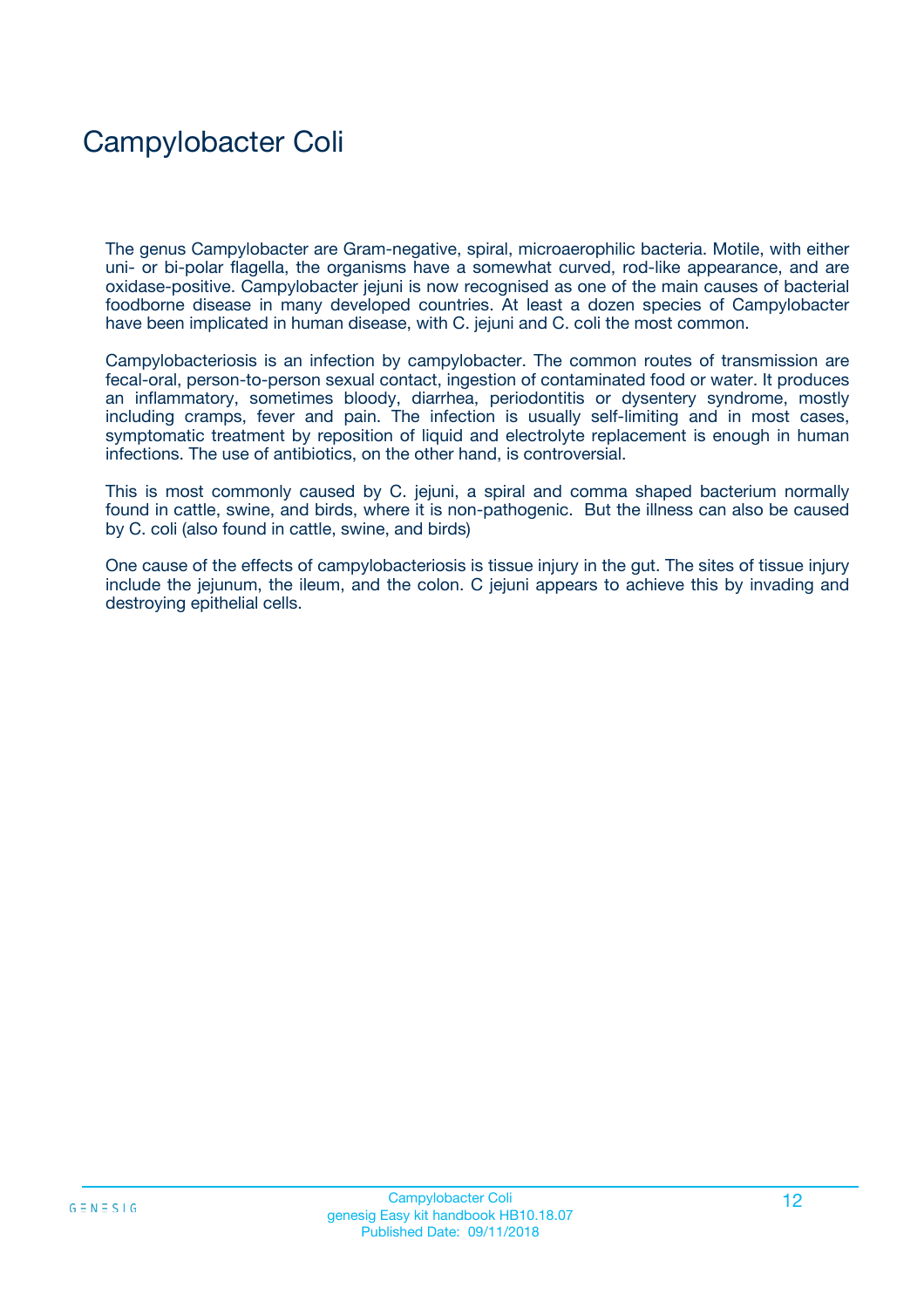## **Specificity**

The Primerdesign genesig Kit for Campylobacter Coli (C.coli) genomes is designed for the in vitro quantification of C.coli genomes. The kit is designed to have a broad detection profile. Specifically, the primers represent 100% homology with over 95% of the NCBI database reference sequences available at the time of design.

The dynamics of genetic variation means that new sequence information may become available after the initial design. Primerdesign periodically reviews the detection profiles of our kits and when required releases new versions.

The primers have 100% homology with with over 95% of reference sequences contained in the NCBI database.

If you require further information, or have a specific question about the detection profile of this kit then please send an e.mail to enquiry@primerdesign.co.uk and our bioinformatics team will answer your question.